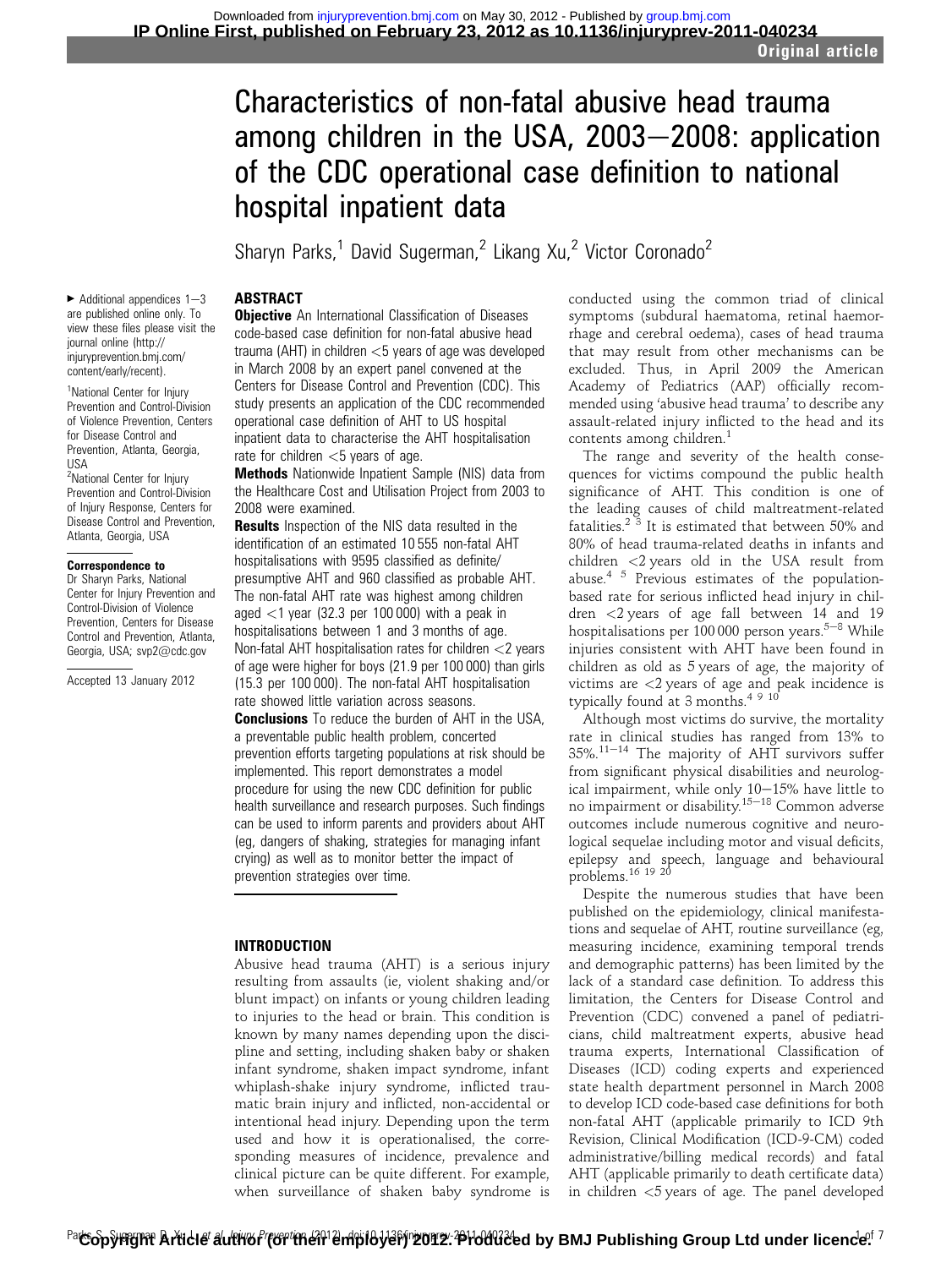# Original article

broad and narrow operational case definitions, with the former emphasising greater sensitivity of case ascertainment and recommended for general population-based surveillance and the latter emphasising specificity and recommended for more focused assessments (eg, individual-level case study).<sup>21</sup> We recently published the operational case definition for fatal AHT applied to national vital statistics data<sup>22</sup> which characterised the incidence of fatal AHT in children under  $<$ 5 years old. This analysis applies the panel's broad operational case definition for non-fatal AHT to the Nationwide Inpatient Sample (NIS) database from the Healthcare Cost and Utilisation Project (HCUP) to characterise the incidence of non-fatal AHT in children <5 years old and to characterise the epidemiological and clinical characteristics of the subpopulations at highest risk.

## **METHODS**

This study was based on a retrospective analysis of 6 years  $(2003-8)$  of hospitalisation data using the HCUP-NIS database which is compiled and maintained by the United States Agency for Healthcare Research and Quality (AHRQ).<sup>23</sup> The NIS is a stratified probability sample of hospitals from the states that submit data to HCUP, and is weighted to support national estimates. It is the largest inpatient care database that is publicly available in the USA, containing data on  $5-8$  million hospital stays per year from about 1000 hospitals sampled to approximate a 20% stratified sample of US community hospitals. NIS data represent hospital discharges and not individual persons, so patients with multiple hospitalisations can be counted a number of times.

For non-fatal AHT, the CDC panel's broad operational case definition is based on ICD-9-CM clinical diagnosis and cause-ofinjury codes.<sup>24</sup> The recommended set of ICD-9-CM codes for the broad case definition and the division of hospitalisations into two categories of non-fatal AHT are shown in table 1. Column 2 is a list of ICD-9-CM codes that must be present in one of the 15 clinical diagnosis fields listed in each hospitalisation billing record in NIS (see Appendix 1 in online supplement for a description of clinical diagnosis codes). Column 3 includes External cause-of-injury codes (E-codes) and abuse codes. For each hospital billing record there must be either one of the listed E-codes in one of the four external cause-of-injury fields or one of the listed abuse codes in one of the 15 diagnosis fields (see Appendix 2 in online supplement for a description of E-codes).

Patients aged 0-4 years with head trauma were classified into one of three categories listed in table 1: definite or presumptive AHT, probable AHT and non-AHT. Each patient was assigned to

a single category in the classification scheme if they had at least one of the ICD-9-CM clinical diagnosis codes (column 2) and one of the external cause-of-injury or abuse codes (column 3) listed for that category. Patients with ICD-9-CM clinical diagnoses code 995.55 (shaken infant syndrome) were directly defined as definite or presumptive AHT without an accompanying E-code or abuse clinical diagnosis code.

Several exclusions were applied to the data. Unless accompanied by the ICD-9-CM code 995.55 or other abuse clinical diagnosis codes, hospitalisations with missing E-codes were excluded. E-codes were missing for 9.9% of children aged  $<$ 5 years and 9.8% of children aged  $<$ 2 years. Patients with abuse clinical diagnosis codes 995.50 and 995.59 were also excluded if they occurred with an unintentional fall-related injury or other unintentional injury code including ICD-9-CM E-codes E800-E807, E810-E838, E840-E848, E880-E888 and E890 $-$ E928 (see Appendix 3 in online supplement for a description of excluded E-codes). Other excluded conditions and injury mechanisms which can be mistaken for AHT (but were not accompanied by indications of abuse) were birth trauma (967), congenital anomalies  $(740.0-759.9)$ , coagulation defects  $(286)$ , motor vehicle incidents (E810-E819) and unintentional gunrelated injuries (E922). Patients who died while in hospital were also excluded from the study. An application of the CDC operational definition for fatal AHT to US vital statistics data has been previously published.<sup>22</sup>

Population-based hospitalisation rates for patients with nonfatal AHT were determined by year, age and sex. Rates, ORs, p values and 95% CIs were calculated using SAS PROC SURVEYFREQ to account for the sample weights and complex sample design and to calculate the variances of the estimates. The ORs estimate the odds of a case of a given variable category (eg, male, summer) being classified as AHT as opposed to non-AHT, relative to the reference category. All statistical analyses were performed using SAS Systems for Windows V.9.2.

## RESULTS

Using the CDC recommended definition for AHT, there were an estimated 74 233 head trauma-related hospitalisations among children aged  $\leq$ 5 years in the USA during 2003-8. Of these, 10 555 hospitalisations met the broad CDC operational case definition for AHT (average of 1759 per year; table 2). Owing to missing E-codes, 8130 potential AHT hospitalisations were unexplained. Among the AHT hospitalisations, 9595 (90.9%) were definite or presumptive AHT and 960 (9.1%) were probable AHT. Among all AHT hospitalisations (both definitive/

Table 1 CDC's recommended operational case definition based on ICD-9-CM+ diagnoses and external cause-of-injury codes for defining non-fatal abusive head trauma in children aged  $<$  5 years

|                                                | <b>Clinical diagnosis code</b>                                                                                                                                                             | <b>External cause-of-injury</b><br>or abuse code                          |
|------------------------------------------------|--------------------------------------------------------------------------------------------------------------------------------------------------------------------------------------------|---------------------------------------------------------------------------|
| Definite or presumptive abusive<br>head trauma | 781.0-781.4, 781.8, 800, 801, 803,<br>$804.1 - 804.4$ , $804.6 - 804.9$ , $850$ , $851$ ,<br>$852.0 - 852.5, 853.0, 853.1, 854.0,$<br>854.1, 925.1, 950.0 - 950.3, 959.01,<br>$995.55 \pm$ | E960.0, E967, E968.1, E968.2, E968.8,<br>E968.9, 995.50*, 995.54, 995.59* |
| Probable abusive head trauma                   | All of those above (except 995.55)                                                                                                                                                         | E987, E988.8, E988.9                                                      |
| Non-abusive head trauma                        | 781.0-781.4, 781.8, 800, 801, 803,<br>804, 850, 851, 852, 853, 854.0,<br>854.1, 925.1, 950.0-950.3, 959.01                                                                                 | Excluding all those above                                                 |

\*Excludes cases in the presence of a fall or unintentional injury code: E800-E807, E810-E838, E840-E848, E880-E888 and E890-E928.

†International Classification of Diseases, Ninth Revision, Clinical Modification.

 $\pm$ Does not require an external cause or abusive code.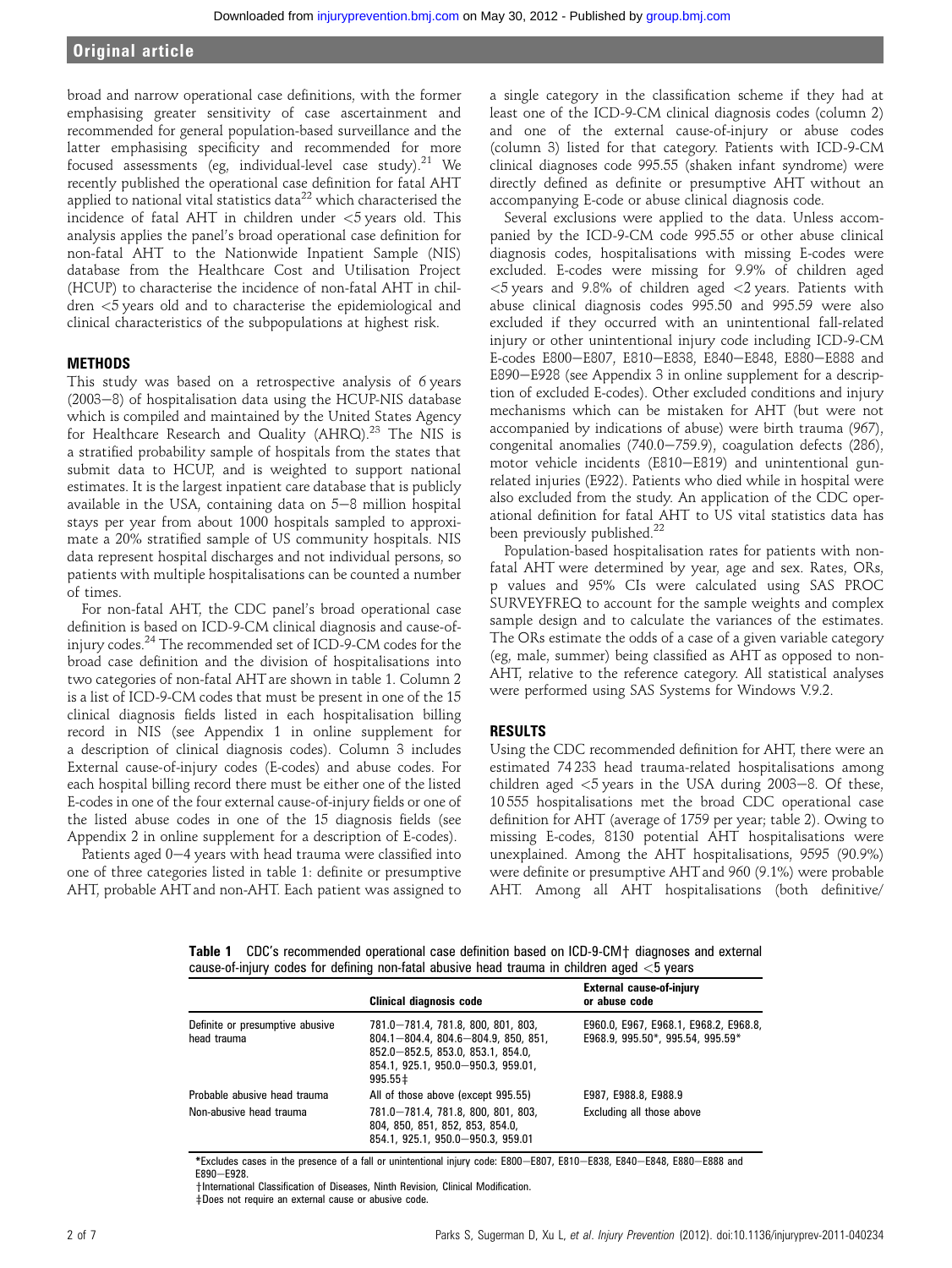presumptive and probable),  $76.6\%$  (n=1348) occurred among children  $\langle 1 \rangle$  year of age compared with 39.3% (n=4167 per year) of non-AHT hospitalisations (table 2). Among children aged  $\langle$ 1 year, the majority of hospitalisations (66.3%) were at 1-5 months of age with a peak rate of AHT at 2 months of age (182 hospitalisations per year). In contrast, non-AHT among children aged <1 year peaked at 0 months of age (416 hospitalisations per year), predominantly due to falls (81.2%), and progressively declined with age (figure 1).

Because both our study and previous research show that most hospitalisations for non-fatal AHT occur in children <2 years of age (table 2 and figure 2), additional analyses were restricted to that population. Among children  $<$ 2 years of age, the hospitalisation rate for both AHT and non-AHT peaked in 2005 (22.0 per 100 000 (95% CI 14.2 to 29.8) and 85.9 per 100 000 (95% CI 59.3 to 112.5), respectively; figure 3). Following that peak the annual rate of head trauma among children <2 years of age declined slightly, although the decline appeared to have been more rapid for the non-AHT population  $(85.9-61.2$  per 100 000  $(95\%$  CI 44.1 to 78.3)) than for the AHT population  $(22.0-17.1$  per 100 000 (95% CI 11.1 to 23.1)).

Overall, for children <2 years of age, slightly more hospitalisations for AHT (60.0%) and non-AHT (57.6%) were in boys (table 3). Because of the large amount of missing data, we were unable to calculate rates by race/ethnicity. Among children <2 years of age, hospitalisations occurred in all calendar months without any clear seasonality for AHT or non-AHT (table 3). Compared with non-AHT hospitalisations, the odds of AHT during summer and autumn (fall) were 0.8 times the odds of AHT during winter months  $(p<0.005)$ .

In post hoc analyses we found that, among the 9311 AHT hospitalisations of children <2 years of age over the study period, the most frequent injuries were subdural haemorrhage following injury without mention of an open intracranial wound (42.5%), retinal haemorrhage (41.2%), fractures of the vault of the skull (27.2%) and closed fractures of the vault of the skull with subarachnoid, subdural and extradural haemorrhage (14.0%). Abuse-related codes (995.54 'Child Physical Abuse' and 995.55 'Shaken Infant Syndrome') were reported in 36.1% and 35.6% of hospitalisations, respectively. Among the 34 807 non-AHT hospitalisations in children aged <2 years, 8.0% reported having a subdural haematoma and 1.9% a retinal haemorrhage. In the non-AHT group the most frequent injuries were fractures



Figure 1 Estimated annual number of cases of non-fatal abusive head trauma (AHT) and non-AHT hospitalisations by month of age, USA,  $2003 - 8.$ 

|                         | <1 year |      |                 | 1 year |            |                    | 2 years        |     |                       | 3 years |                                          |                      | 4 years |                          |                 | Total  |                |                |
|-------------------------|---------|------|-----------------|--------|------------|--------------------|----------------|-----|-----------------------|---------|------------------------------------------|----------------------|---------|--------------------------|-----------------|--------|----------------|----------------|
|                         |         |      | No. Rate 95% CI |        |            | No. Rate 95% Cl    |                |     | No. Rate 95% CI       | .<br>ئا |                                          | Rate 95% CI          |         |                          | No. Rate 95% CI | ف<br>ح |                | Rate 95% CI    |
| efinite/presumptive AHT | 1224    | 29.3 | 24.3 to 34.3    | 88     | 4.5        | 3.4 to 5.6         | $\overline{2}$ | 2.9 | 2.1 to 3.7            |         | $\begin{array}{c} 1.0 \\ 39 \end{array}$ | $0.7$ to $1.3$       |         | $30 \qquad 0.7 \qquad t$ | $0.4$ to $1.0$  | 1599   | 7.8            | 6.5 to 9.1     |
| Trobable AHT            | 125     | 3.0  | 2.2 to 3.8      | ≌      |            | 100.6<br>$\approx$ |                | 0.3 | $0.1 \text{ to } 0.5$ |         | $\frac{0}{2}$                            | $0.0\ {\rm to}\ 0.1$ |         | 51                       | $0.0$ to $0.2$  | 160    | $\frac{8}{10}$ | $0.6$ to $1.0$ |
| <b>Total AHT</b>        | 1348    | 32.3 | 27.0 to 37.6    | 204    | $\ddot{a}$ | to $6.1$           | 134            | 3.3 | $2.5$ to $4.1$        | ₽       | $\frac{1}{2}$                            | $0.6$ to $1.4$       | 33      | $0.\overline{8}$         | 0.5 to 1.1      | 1759   | 8.6            | 7.2 to 10.0    |
| Total non-AHT           | 4167    | 99.9 | 86.4 to 113.4   | 1634   | 39.5       | 33.9 to 45.1       | 2428           | 59  | 49.4 to 68.6          | 1301    | 31.8                                     | 27.3 to 36.3         | 1084    | 26.8                     | 22.8 to 30.8    | 10613  | 51.6           | 45.1 to 58.1   |

ě

Č

 $\mathbf{\hat{t}}$ š

 $\mathbf{I}$  $\cdot$ þ J.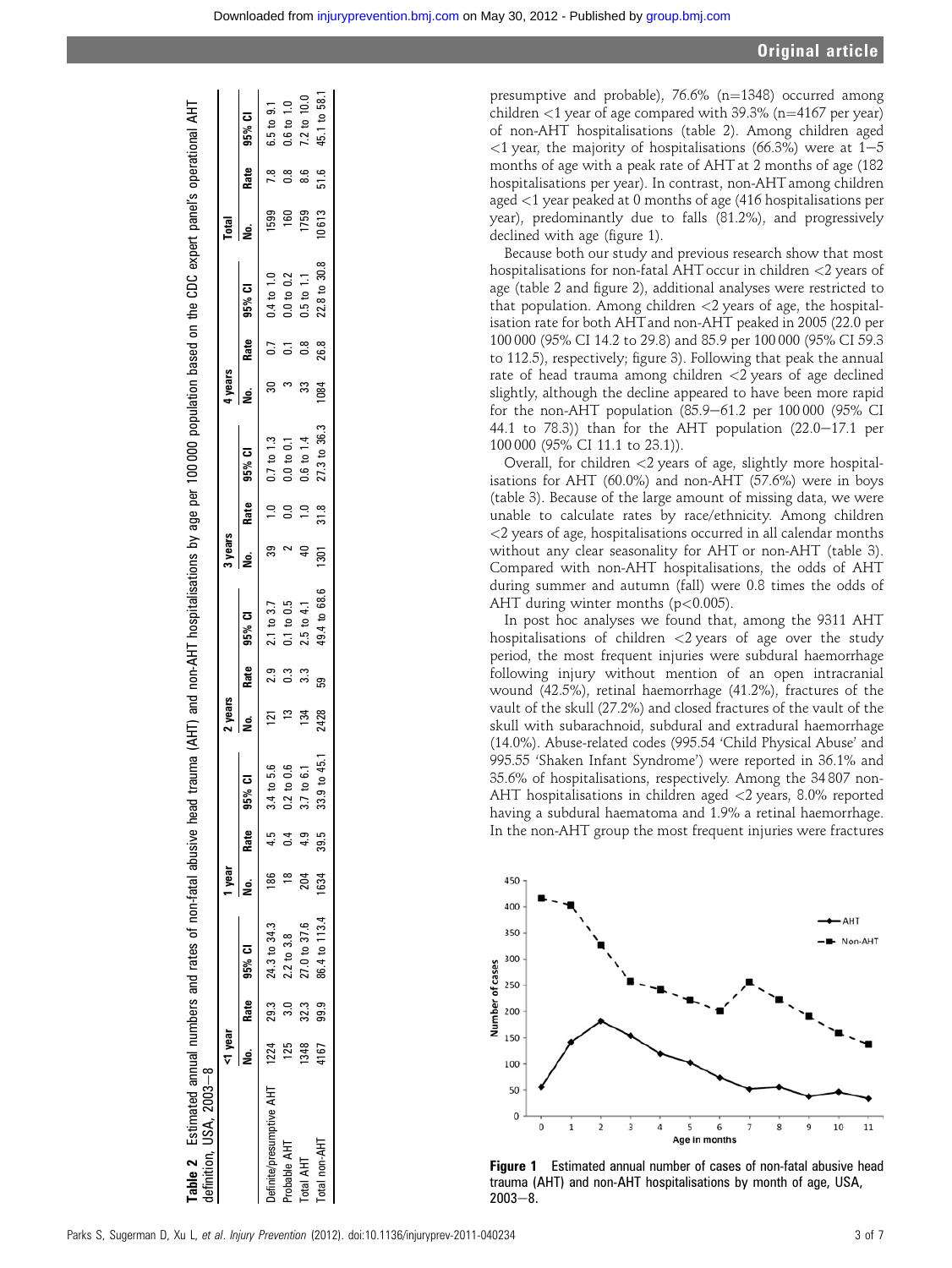# Original article



**Figure 2** Estimated annual rates of non-fatal abusive head trauma (AHT) and non-AHT hospitalisations by age based on the CDC expert panel's operational AHT definition, USA, 2003-8. Error bars represent  $\pm$ SD for each rate.

of the vault of the skull (40.7%) or fractures of the base of the skull (14.6%). Most injuries in these two categories were closed head injury without mention of intracranial injury (800.0, 801.0).

## **DISCUSSION**

This is the first study to apply the CDC's ICD-based operational case definition for AHT morbidity to a national dataset. The application of this consensus AHT definition to data from NIS, a large nationally representative sample, demonstrates a model procedure for using the definition to track and study AHT, a relatively rare condition with serious and lifelong consequences.

The CDC recommended that standard non-fatal AHT case definition can help identify population subgroups at higher risk for AHT requiring hospitalisation by age, sex, race/ethnicity and seasonality. Our findings indicate that rates of AHT hospitalisations were highest in children aged  $1-5$  months and boys.

We observed a slight but statistically non-significant peak in 2005 and fluctuating rates from 2006 to 2008. Despite several post hoc analyses exploring the peak hospitalisation rate for both AHTand non-AHT in 2005, we were unable to identify any



Figure 3 Estimated rates of non-fatal abusive head trauma (AHT) and non-AHT hospitalisations by year for children aged <2 years, USA, 2003–8. Error bars represent  $\pm$ SD for each rate.

factors that could have precipitated a rise and fall in incidence in that period. Overlap in the CIs around the annual rates (not shown) suggests the fluctuation may have been due to chance. The overall non-fatal AHT-related hospitalisation rate among children aged  $\langle 2 \rangle$  years (18.7 per 100000) was higher than previous studies in which the incidence among this population ranged from 14.0 to 17.0 per  $100\,000$ .<sup>5 25</sup> Both previous studies were conducted using state population data and slightly different case inclusion/exclusion criteria (eg, case definitions contained a less inclusive list of ICD-9-CM clinical diagnoses and E-codes than the CDC AHT definition). Similar to that found in the current study, the peak hospitalisation rate for AHT in previous studies has occurred at  $1-4$  months.<sup>6 26</sup>

Consistent with several other studies, we found that both AHT (60.0%) and non-AHT (57.6%) were more common among boys, with a frequency of 58.4% in a study of AHT using Pennsylvania child abuse registry data,<sup>8</sup> 57.2% in a North Carolina review of hospital medical records,<sup>27</sup> 58% in a study of California hospital inpatient data and 67.2% in an analyses of North Carolina traumatic brain injury registry data.<sup>28</sup>

Our analyses did not reveal a notable peak in AHT during any season. Findings regarding seasonality of AHT have been mixed. One study found that children aged <2 years were less likely to suffer AHT during April and more likely to be injured during August and October.<sup>29</sup> Others have shown a peak hospitalisation rate for AHT during the Thanksgiving/Christmas holiday months (October-December), especially among children aged  $\langle 3 \rangle$  years<sup>8</sup> or during the summer months among children aged  $0-4$  years.<sup>30</sup> Two of these studies used state trauma registry data<sup>8 29</sup> and the third<sup>30</sup> used data collected prospectively in paediatric intensive care units in the UK. We found a slightly higher hospitalisation rate for non-AHT among children aged <2 years during the summer months. In post hoc analyses we found that the hospitalisation rate for autumn (fall) and motor vehicle-related injuries peak during the summer months were possibly due to higher rates of outdoor recreation and vacation-related travel.

Because ICD-9-CM clinical diagnosis and E-codes are used primarily for administrative/billing purposes, the validity and reliability of the CDC operational AHT morbidity case definition needed to be studied. This study demonstrated a suggested procedure for using the CDC operational case definition for surveillance purposes. Future studies which assess and demonstrate the validity and reliability of the definition will help to advance the case for its utilisation.

This study was subject to several limitations. First, because NIS data represent hospital discharges and not individual persons, patients with multiple hospitalisations could be counted a number of times. Second, the NIS underestimates the total number of AHT discharges because it does not include AHTs that are treated in federal hospitals and outpatient settings or those that do not present for medical care. Third, for those children aged <1 year, age in days is set to missing in records for a number of hospitalisations (22.4%) so the number of AHT hospitalisations by month of age for children aged <1 year could also be underestimated.

A fourth potential limitation is that some AHT hospitalisations may not be identifiable due to lack of sufficient information to confirm child maltreatment. Furthermore, given the similarity in the epidemiology of AHT and assault-related non-AHT (traumatic head injuries that did not have a qualifying AHT clinical diagnosis code but had an assault-related external cause of injury or abuse code), it is possible that some hospitalisations in the latter category are misclassified due to incorrect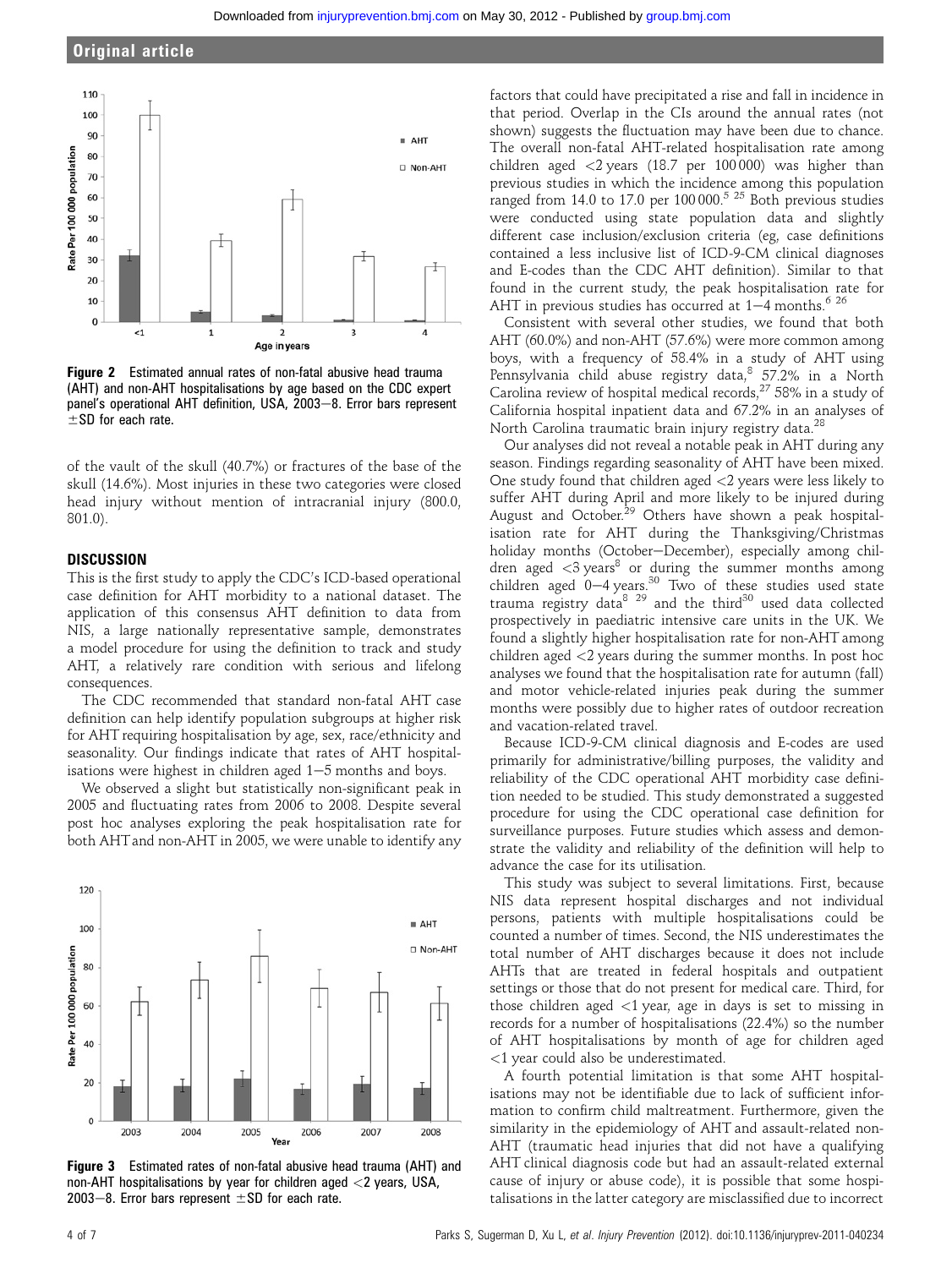|                            |                | Definite/presumptive AHT |                        | Probable A | 퉄              |                | <b>Total AHT</b>           |               |                                 | Non-AHT       |                  |              |                          |         |
|----------------------------|----------------|--------------------------|------------------------|------------|----------------|----------------|----------------------------|---------------|---------------------------------|---------------|------------------|--------------|--------------------------|---------|
|                            | ġ              | Rate                     | ō<br>95%               | <u>ؤ</u>   | Rate           | 95% CI         | ġ                          | Rate          | ō<br>95%                        | <u>ؤ</u>      | Rate             | ō<br>95%     | OR (95% CI)              | p Value |
| Total                      | 1409           | 17.0                     | 14.2 to 19.8           | 143        | Ľ.             | 1.2 to 2.2     | 1552                       | 18.7          | 21.8<br>15.6 to 3               | 5801          | 69.8             | 60.8 to 78.8 |                          |         |
| Sex                        |                |                          |                        |            |                |                |                            |               |                                 |               |                  |              |                          |         |
| Female                     | 569            | 14.0                     | 11.4 to 16.6           | 5          |                | 0.9 to 1.7     | 620                        | 15.3          | 2.5 to 18.1                     | 2434          | 59.9             | 52.0 to 67.8 | I.0 (reference)          |         |
| Male                       | 839            | 19.7                     | 16.4 to 23.0           | 92         | نی نب          | 1.5 to 2.9     | $\overline{31}$            | 21.9          | 25.5<br>18.3 to 3               | 3343          | 78.6             | 68.3 to 88.9 | $1.092$ (0.981 to 1.216) | 0.1084  |
| Unknown                    |                |                          |                        | $\circ$    |                |                |                            |               |                                 | 25            |                  |              |                          |         |
| Race* †                    |                |                          |                        |            |                |                |                            |               |                                 |               |                  |              |                          |         |
| White                      | 478            |                          |                        | 45         |                |                | 523                        |               |                                 | 2182          |                  |              |                          |         |
| Black                      | 199            |                          |                        | $^{28}$    |                |                |                            |               |                                 |               |                  |              |                          |         |
| Native American            |                |                          |                        |            |                |                | $227$ 6<br>$15$ 6<br>$225$ |               |                                 | <b>2</b> 32 F |                  |              |                          |         |
| <b>Asian/Pl</b>            | $\overline{1}$ |                          |                        |            |                |                |                            |               |                                 |               |                  |              |                          |         |
| Hispanic                   | 194            |                          |                        | 32         |                |                |                            |               |                                 | 999           |                  |              |                          |         |
| Other/unknown              | 518            |                          |                        | 55         |                |                | 555                        |               |                                 | 1772          |                  |              |                          |         |
| Month of admission         |                |                          |                        |            |                |                |                            |               |                                 |               |                  |              |                          |         |
| Winter (December-February) | 327            | 3.9                      | $3.2 \text{ to } 4.6$  | వి         | 4              | 0.3 to 0.5     | 357                        | 4.3           | 5.0<br>3.6 <sub>to</sub>        | 1115          | 13.4             | 11.5 to 15.3 | I.0 (reference)          |         |
| Spring (March-May)         | 349            | 4.2                      | 5<br>3.3 <sub>to</sub> | ్          | $\overline{a}$ | $0.3$ to $0.5$ | 380                        | 4.6           | 5.5<br>3.7 <sub>to</sub>        | 1327          |                  | 13.7 to 18.3 | 0.896 (0.771 to 1.040)   | 0.1486  |
| Summer (June-August)       | 328            | $3.\overline{9}$         | 3.1 to $4.7$           | 36         | $\overline{a}$ | $0.2$ to $0.6$ | 364                        | 4.4           | 5.3<br>₽<br>3.5                 | 1475          | $\frac{1}{17}$   | 5.0 to 20.4  | 0.771 (0.660 to 0.900)   | 0.0011  |
| Fall (September-November)  | 314            | 3.8                      | $3.1 \text{ to } 4.5$  | 33         | $\overline{a}$ | $0.2$ to $0.6$ | 347                        | 4.2           | 5.0<br>$\overline{a}$<br>3.4    | 1320          | 5.3              | 13.6 to 18.2 | 0.940<br>0.821 (0.718 to | 0.0047  |
| Unknown                    | 92             | Ξ                        | $0.5$ to $1.7$         | ൚          | Ż,             | 0.1 to 0.3     | 104                        | $\frac{3}{2}$ | 2.0<br>$\mathbf{a}$<br>co.<br>ö | 565           | $\overline{6.8}$ | 3.3 to 10.3  |                          |         |

Downloaded from [injuryprevention.bmj.com](http://injuryprevention.bmj.com/) on May 30, 2012 - Published by [group.bmj.com](http://group.bmj.com/)

Original article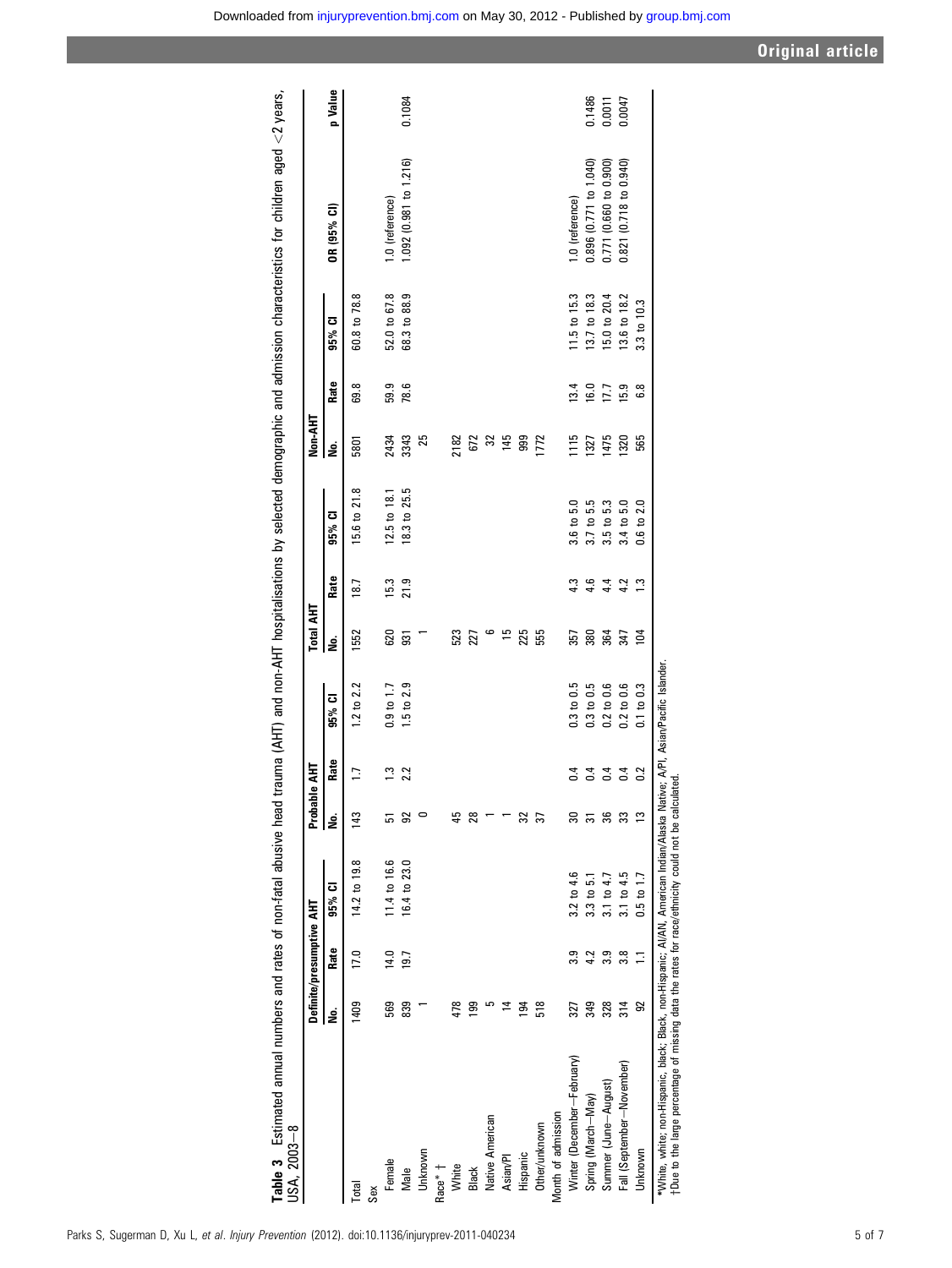# Original article

coding of information in the medical record. Due to missing E-codes, 8130 potential AHT hospitalisations were unexplained. This potential under-reporting of maltreatment codes has been demonstrated in several previous studies.<sup>31 32</sup>

If the upcoming transition for ICD-9-CM to ICD-10-CM excludes the 'shaken infant syndrome' clinical diagnosis code, additional hospitalisations may be lost in future analyses. In ICD-10-CM the code T74.4 (shaken infant syndrome) will not be a billable ICD-10-CM clinical diagnosis code and will not be used to indicate a medical diagnosis. Instead, three sub-codes below T74.4 will be used to describe this diagnosis in greater detail. In the current study 'shaken infant syndrome' (995.55) was listed in 601 of 1599 (37.6%) definitive AHT records among children <5 years of age, an average annual hospitalisation rate of 2.9 per 100 000 population. Of the 601 records where shaken infant syndrome was listed, 229 (38.1%) would be reclassified as probable AHT ( $n=4$ ), non-AHT ( $n=70$ ) or completely lost  $(n=155)$  as head trauma hospitalisations without 995.55. In summary, 225 of 1759 hospitalisations (12.8%) could be lost as AHT hospitalisations without clinicians being able to use 995.55 for abusive head trauma. It will be important to address the new structure of the shaken infant codes in training and planning activities until and after they go into effect on 1 October 2013.

The degree of variation in rates of AHT hospitalisations across previous studies depending upon the age of the study population, case definitions and data source point to the need for some level of standardisation. This study presents results that, with continued application of the new CDC definition for non-fatal AHT, will help strengthen the degree of confidence in our understanding of the epidemiology of AHT. Examination of cases along the spectrum of severity is needed to obtain the most complete picture of groups at highest risk for morbidity and mortality from AHT. Thus, as a companion to the application of the standard AHT morbidity definition presented here, similar descriptive analyses of AHT fatalities identified using the new CDC definition for fatal AHT were conducted and recently published.<sup>22</sup>

As demonstrated in these analyses and in previous studies, peak AHT hospitalisation rates occur during the first  $3-4$ months of life. The previous analyses of AHT fatalities also indicated a peak in rates in the first 2 months of life.<sup>22</sup> This is also the period during which infants are most physically vulnerable to inflicted injuries. Prolonged, inconsolable and unpredictable episodes of infant crying are known to coincide with peak hospitalisation rate for AHT.<sup>33 34</sup> Thus, prevention efforts currently aim to address educating parents about the dangers of shaking, strategies for managing infant crying and the benefits of sharing of preventive information with peers. Prominent examples of these types of educational programs include the Period of PURPLE Crying and the Upstate New York Shaken Baby Syndrome Education Program.<sup>35</sup> 36</sup> Both programs are currently being evaluated in North Carolina and Pennsylvania, respectively, with funding support from CDC. Guidance on preventing AHT has been fully described elsewhere.<sup>37</sup> It is important to note that most (if not all) AHT prevention efforts are implemented at the regional or state level. The new operational case definition can be a useful tool for standardising the process of targeting and possibly evaluating such efforts.

This study also demonstrates significant differences in the epidemiology of non-fatal AHT-related hospitalisation versus non-AHT-related hospitalisation that could help to inform paediatricians, public health practitioners and child protective services better and promote better and comparable research.

## What is already known on the subject

- ▶ AHT is the leading cause of physical child maltreatment fatalities. Good outcomes with little to no impairment or disability are only seen in  $10-15%$  of survivors.
- < Surveillance (eg, measuring incidence, examining temporal trends and demographic patterns) of abusive head trauma has been limited by the lack of standard case definitions.

## What this study adds

- $\blacktriangleright$  The code-based case definitions for non-fatal AHT in children  $<$ 5 years of age which were developed by a Centers for Disease Control and Prevention-convened expert panel has been successfully operationalised and applied to US death data.
- ▶ The proposed definition for non-fatal AHT can be a useful tool for standardising future public health surveillance activities related to head trauma in young children.

This report shows the utility of CDC'S standard AHT definition for public health surveillance activities. Furthermore, the large number of unknown external causes underscores the need for better accuracy and specificity and more complete E-coding and reliable use of child maltreatment codes by healthcare providers and data coders. Together, these elements stand to greatly improve research, surveillance and ultimately prevention of AHT among young children.

Acknowledgements The authors would like to thank Dr Joseph L Annest and Dr Scott Kegler who provided thorough reviews and constructive suggestions during the development of this manuscript.

**Contributors** All authors participated in the development of this manuscript and all agree to take public responsibility for the appropriate portions of the content.

**Funding** This research received no specific grant from any funding agency in the public, commercial or not-for-profit sectors.

### Competing interests None.

Provenance and peer review Not commissioned; externally peer reviewed.

Data sharing statement The data used in this study are publicly available from the United States Agency for Healthcare Research and Quality.

#### REFERENCES

- Christian CW, Block R. Abusive head trauma in infants and children. Pediatrics 2009;123:1409-11.
- Administration for Children and Families. Child Abuse and Neglect Fatalities 2009: Statistics and Interventions. http://www.childwelfare.gov/pubs/factsheets/ fatality.cfm (accessed 28 Apr 2011).
- 3. National MCH Center for Child Death Review. Child Abuse and Neglect: Fact Sheet. http://www.childdeathreview.org/causesCAN.htm (accessed 28 Apr 2011).
- 4. Bruce DA, Zimmerman RA. Shaken impact syndrome. Pediatr Ann 1989;18:482-4,  $486 - 9, 492 - 4.$
- 5. **Keenan HT, Runyan DK, Marshall SW, et al. A population-based study of inflicted** traumatic brain injury in young children. JAMA 2003;290:621-6.
- 6. Barlow KM, Minns RA. Annual incidence of shaken impact syndrome in young children. Lancet 2000; 356:1571-2.
- 7. Dias MS, Smith K, DeGuehery K, et al. Preventing abusive head trauma among infants and young children: a hospital-based, parent education program. Pediatrics  $2005:115:e470 - 7.$
- 8. Kesler H, Dias MS, Shaffer M, et al. Demographics of abusive head trauma in the commonwealth of Pennsylvania. J Neurosurg Pediatr 2008;1:351-6.
- 9. Pounder DJ. Shaken adult syndrome. Am  $\tilde{J}$  Forensic Med Pathol 1997;18:321-4.
- 10. Ludwig S, Warman M. Shaken baby syndrome: a review of 20 cases. Ann Emerg Med 1984;13:104-7.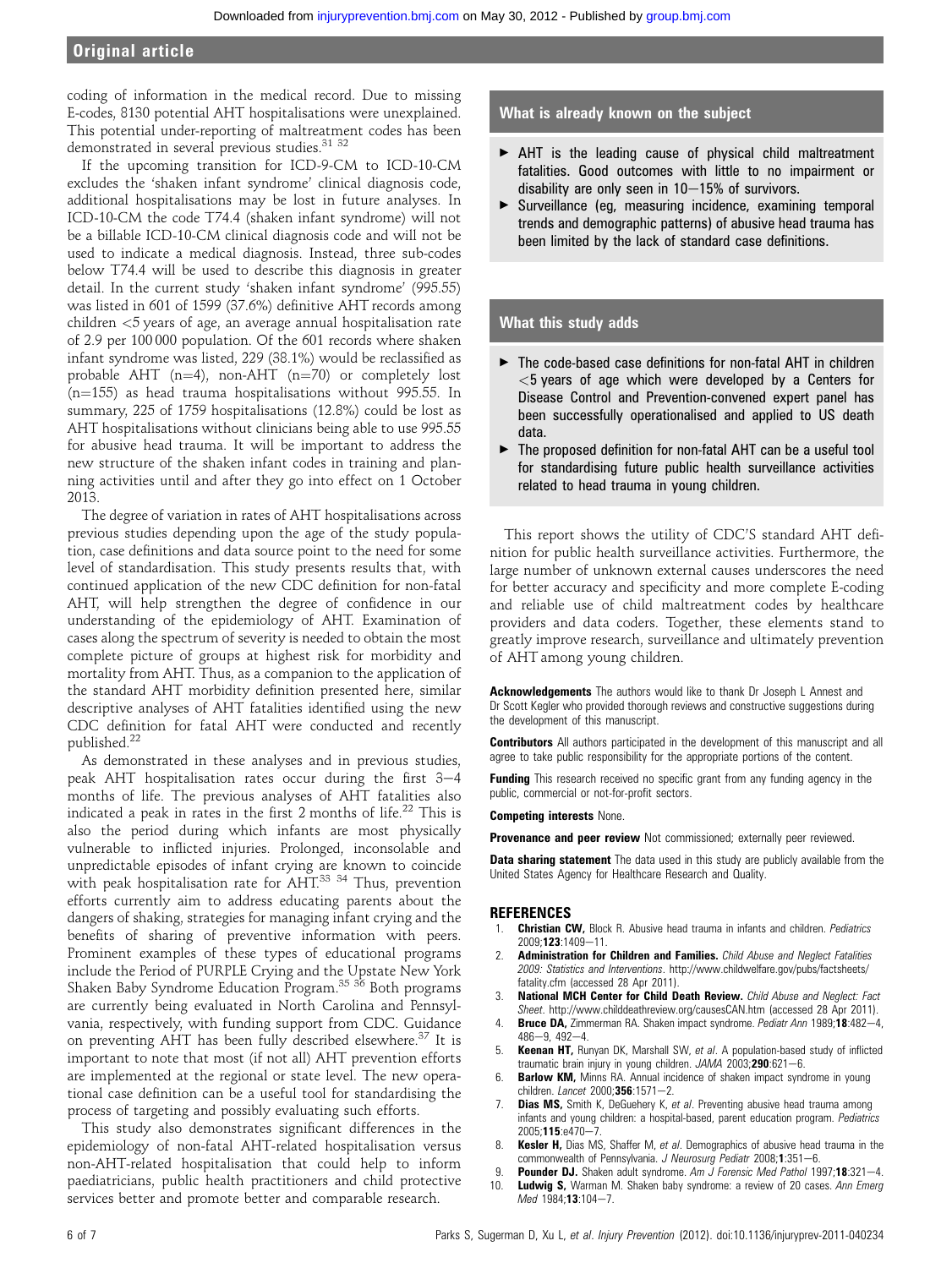- 11. **Dias MS**, Backstrom J, Falk M, et al. Serial radiography in the infant shaken impact syndrome. Pediatr Neurosurg 1998;29:77-85.
- 12. **Hadley MN,** Sonntag VK, Rekate HL, et al. The infant whiplash-shake injury syndrome: a clinical and pathological study. Neurosurgery 1989;24:536-40.
- 13. **Sinal SH**, Ball MR. Head trauma due to child abuse: serial computerized tomography in diagnosis and management. South Med  $J$  1987;80:1505-12.
- 14. **Zimmerman RA,** Bilaniuk LT, Gennarelli T, et al. Cranial computed tomography in diagnosis and management of acute head trauma. AJR Am J Roentgenol 1978;131:27-34
- 15. Ewing-Cobbs L, Kramer L, Prasad M, et al. Neuroimaging, physical, and developmental findings after inflicted and noninflicted traumatic brain injury in young children. Pediatrics 1998;102:300-7.
- 16. Goldstein B, Kelly MM, Bruton D, et al. Inflicted versus accidental head injury in critically injured children. Crit Care Med 1993;21:1328-32.
- 17. **Kivlin JD,** Simons KB, Lazoritz S, et al. Shaken baby syndrome. Ophthalmology  $2000 \cdot 107 \cdot 1246 - 54$
- 18. Starling SP, Holden JR, Jenny C. Abusive head trauma: the relationship of perpetrators to their victims. Pediatrics 1995;95:259-62.
- 19. **Barlow KM,** Thomson E, Johnson D, et al. Late neurologic and cognitive sequelae of inflicted traumatic brain injury in infancy. Pediatrics  $2005;116:e174-85$ .
- 20. **Duhaime AC,** Christian C, Moss E, et al. Long-term outcome in infants with the shaking-impact syndrome. Pediatr Neurosurg 1996;24:292-8.
- 21. Parks SE, Annest JL, Hill HA, et al. Pediatric Abusive Head Trauma: Recommended Definitions for Public Health Surveillance and Research. Atlanta (GA): Centers for Disease Control and Prevention, 2012.
- 22. Parks SE, Kegler SR, Annest JL, et al. Characteristics of fatal abusive head trauma among children in the USA: 2003-2007: an application of the CDC operational case definition to national vital statistics data. Inj Prev. Published Online First: 20 October 2011. doi:10.1136/injuryprev-2011-040128
- 23. Agency for Healthcare Research and Quality. HCUP NIS Database Documentation. Rockville, MD: Agency for Healthcare Research and Quality, 2010.
- 24. **Anon.** International Classification of Diseases. Clinical modification. Hospital edition. 9th Revision, edn. Los Angeles, GA: Practice Management Information Corporation (PMIC), 2005.
- 25. **Wirtz SJ.** Trent RB. Passive surveillance of shaken baby syndrome using hospital inpatient data. Am J Prev Med 2008; 34(4 Suppl):  $S134-9$ .
- 26. **Barr R.** Trent RB, Cross J. Age-related incidence curve of hospitalized shaken baby syndrome cases: convergent evidence for crying as a trigger to shaking. Child Abuse Negl 2006;30:7-16.
- 27. Keenan HT, Runyan DK, Marshall SW, et al. A population-based comparison of clinical and outcome characteristics of young children with serious inflicted and noninflicted traumatic brain injury. Pediatrics 2004;114:633-9.
- 28. Keenan HT. Practical aspects of conducting a prospective statewide incidence study: the incidence of serious inflicted traumatic brain injury in North Carolina. Am J Prev Med 2008;  $34(4 \text{ Suppl})$ :  $$120 - 5$ .
- 29. Thomas NJ, Shaffer ML, Rzucidlo S, et al. Temporal factors and the incidence of physical abuse in young children: decreased nonaccidental trauma during child abuse prevention month. J Pediatr Surg 2007;42:1735-9.
- 30. Parslow RC, Morris KP, Tasker RC, et al. Epidemiology of traumatic brain injury in children receiving intensive care in the UK. Arch Dis Child  $2005:90:1182 - 7$
- 31. Winn DG, Agran PF, Anderson CL. Sensitivity of hospitals' E-coded data in identifying causes of children's violence-related injuries. Public Health Rep 1995;110:277-81.
- 32. **O'Donnell M,** Nassar N, Leonard H, et al. Monitoring child abuse and neglect at a population level: patterns of hospital admissions for maltreatment and assault. Child Abuse Neal  $2010:34:823-32$ .
- 33. Barr R, Barr M, Fujiwara T, et al. Do educational materials change knowledge and behavior about crying and shaken baby syndrome? A randomized controlled trial.  $CMAJ$  2009;180:727-33.
- **Catherine N, Ko JJ, Barr RG. Getting the word out: advice on crying and colic in** popular parenting magazines. J Dev Behav Pediatr 2008;29:508-11.
- 35. Committee on Child Abuse and Neglect of the American Academy of Pediatrics. Shaken baby syndrome: rotational cranial injuries: technical report. Pediatrics 2001;108:206-10.
- 36. Klevens J. Prevention of inflicted neurotrauma: what we know, what we don't know, and what we need to know. In: Reece RM, Nicholson CE, eds. Inflicted Childhood Neurotrauma. Elk Grove Village, Illinois, USA: American Academy of Pediatrics, 2003:269-79.
- 37. Centers for Disease Control and Prevention. Preventing Shaken Baby Syndrome: a Guide for Health Departments and Community-Based Organizations. 2011. http:// www.cdc.gov/Concussion/pdf/Preventing\_SBS\_508-a.pdf